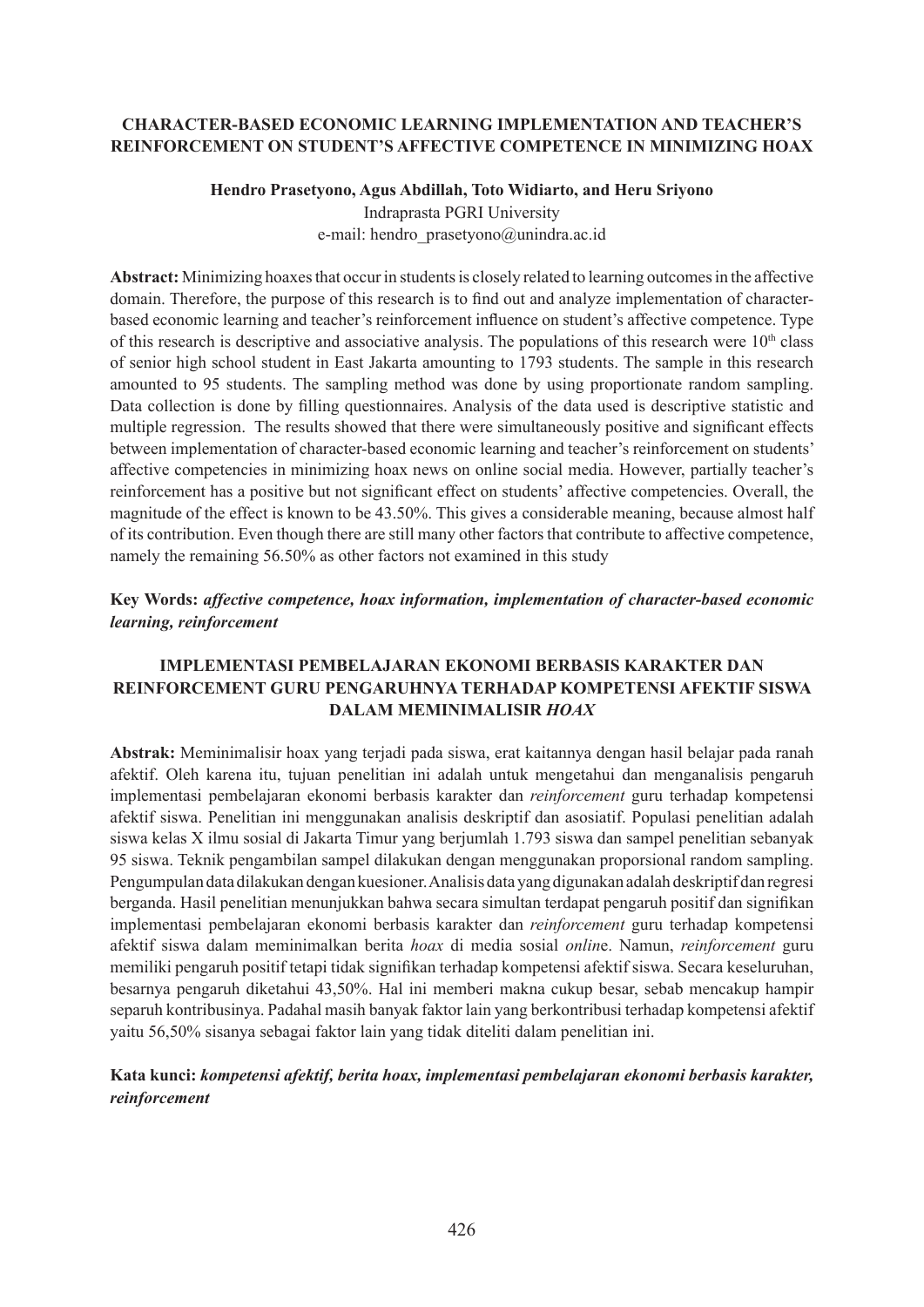The rise of fake news (hoaxes) in the midst of the life of the national press has recently been assessed as an important issue so that it will be discussed in the World Press Freedom Day (WPFD) 2017 or World Press Freedom Day held on 2-4 May 2017 in Jakarta. "Hoax has become a global issue not only in Indonesia because it will be a discussion in the WPFD," said Minister of Communication and Information, Rudiantara, while attending the 69th National Press Day event.

The current phenomenon, online social media e.g. Facebook, Line, BBM, WhatsApp, GoogleApp, and a number of other online social media applications for students is a place to strengthen friendships, make new friends, share/ vent, self-actualization, and is often used as an arena to promote goods and services. In other words, learning to become a small businessman based online or e-commerce. This is not a problem as long as the corridor of ethics is right. This means that the presence of online social media has a positive role for students. The fact that is happening nowadays, some studentstatus communities often say or write messages that are less feasible, not polite, dishonest, less tolerant, irresponsible, illegitimate, and so forth which actually cause problems or conflicts. This problem certainly indicates that students' affective competencies are relatively lacking.

The existence of a comprehensive law regulating behavior in cyberspace is very urgent, considering that currently the state is considered helpless to overcome the rampant hoaxes. The Criminal Code and the ITE Law have not been able to target producers and disseminate false news. Therefore, the author wants to contribute, trying to find one of the problem solving, namely from the aspect of education. Because starting from education and learning, this nation becomes civilized. Education is able to overcome moral decadence. Education can improve the dignity of a nation.

Based on the results of a temporary observation that the author conducted in a presurvey in several Senior High Schools (SHS) in Pasar Rebo Sub-district, East Jakarta, there were still students whose competence was not optimal, on average only 78.67% of students were competent in attitude, the remaining 21.33% students need special attention. Students who need special attention indicate that students have not shown a good attitude, have not shown honesty, there are still students who often make harsh words, lack of tolerance between students, indifferent and so on. If there is no meaningful follow-up, the implication is that there will be a decrease in affective competence in students. Affective competence is an ability that is related to a person's behavior and attitude. Affective includes attitudes, values, interests, appreciation and adjustment of social feelings (Uno, 2010:70). Mean while, Arifin (2009:22), the affective is the internalization of attitudes that show one's inner growth so that they are aware of the values that are accepted and shown by better behavior.

In simple terms, affective competence has four main dimensions, namely in the form of responses and competencies to build relationships with oneself, responses and competencies to foster relationships with others, response and competence to build relationships with an ever-changing environment, and response and competence to build relationships with God as The Creator and the purpose of life's journey (Chatib, 2012).

Each student affective competency problem appears, an important factor that contributes is a learning process. On this occasion, what will be studied is from the learning process factor which is the implementation of economic learning based character. As in the Grand Design of Character Education (Kemdiknas, 2010:4) states that the implementation of character education, development is carried out through learning experiences and learning processes which lead to the formation of character in students. This process is carried out through empowerment and civilization of students to have noble values and character behavior. According to Majid (2008) the implementation of learning is directed at empowering all potential students to master the expected competencies. The implementation of learning develops the ability to know, understand, do something, live in togetherness and actualize themselves, thus the implementation of learning needs to be: (1) centered on students; (2) develop students' creativity; (3) creating pleasant and challenging conditions; (4) content, value, ethics,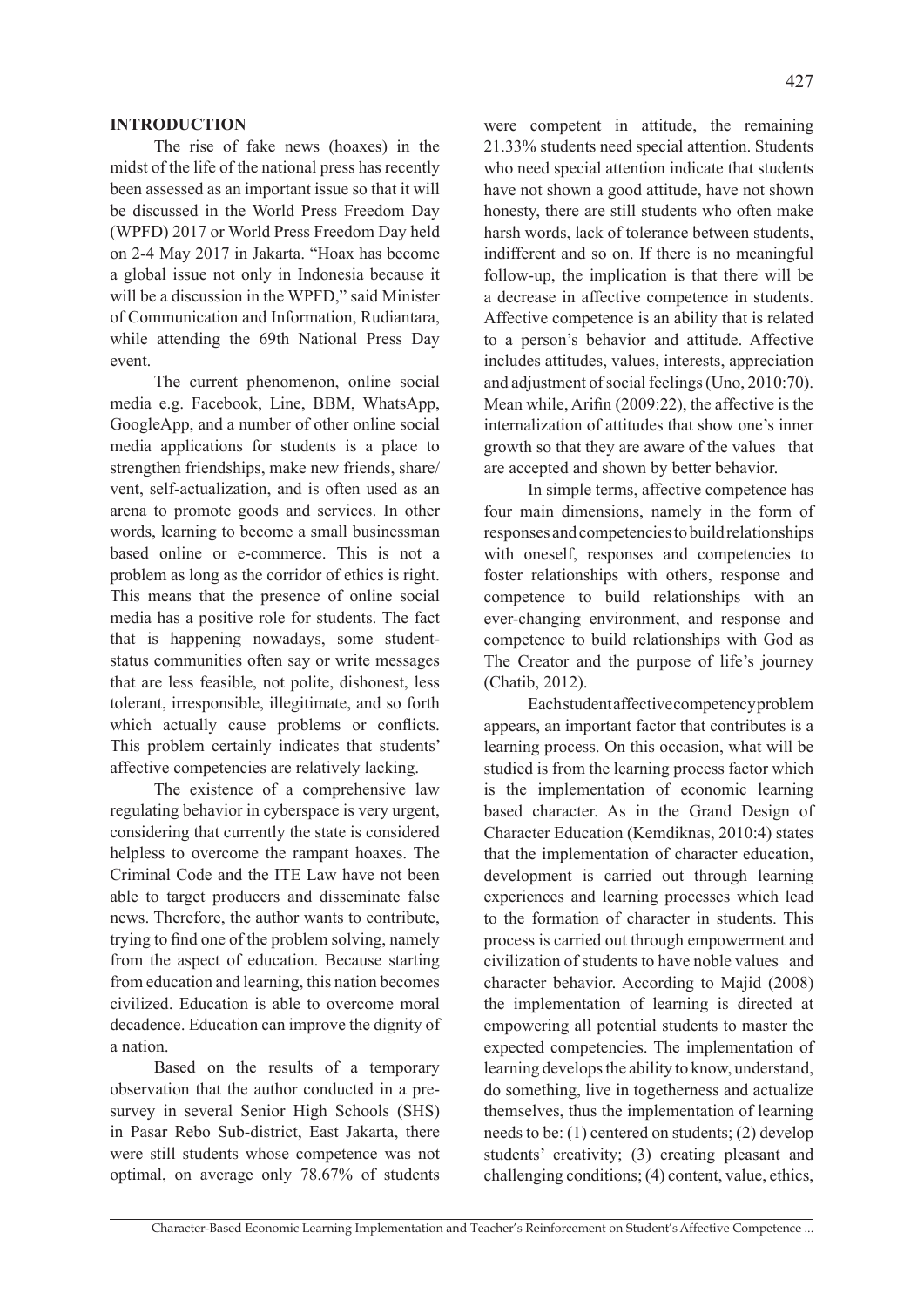aesthetics, logic, and kinesthetic, and (5) provide a diverse learning experience. Furthermore, according to the Director General of Higher Education, character education can be interpreted as value education, character education, and moral education, character education, which aims to develop the ability of students to make good decisions, maintain what is good, realize and spread goodness in their daily lives. Day with all my heart (Barnawi & Arifin, 2011).

In the implementation of characterbased economic learning, there are activities characteristic, namely preliminary activities, core activities, and closing. Learning activities from the stages of preliminary, core and closing activities are selected and implemented so that students practice targeted character values. States that preliminary activities contain learning prerequisite activities in which students work on and summarize material, students receive and understand shared worksheets, students form groups with a certain amount, interaction between teacher's greetings and students, teacher's apperception about the material taught , the teacher reminds the material that has been conveyed before, the teacher submits the feed questions to students and the teacher conveys the scope of the material and activities to be carried out (Marzuki, 2012).

Furthermore, core activities are a learning process to achieve basic competency. Learning activities are carried out interactively, inspiring, fun, challenging, motivating students to actively participate, as well as providing adequate space for initiative, creativity, and independence in accordance with the talents, interests, and physical and psychological development of students.

The last activity in the implementation of character-based learning is the closing activity. The closing activity is an activity carried out to end learning activities that can be done in the form of a summary or conclusion, assessment and reflection, feedback, and follow-up (Marzuki, 2012). The closing activity contains; 1) the teacher and students verbally express the results of the discussion, 2) quiz, 3) assignment, for upcoming meetings, 4) say final greetings. Character i.e. developed Creative, communicative, responsible, hard work.

Further factors that influence student affective are teacher reinforcement. Wibowo (2015: 17) reinforcement or reinforcement is one of the motivational theories which aims to make repetition of behavior given reinforcement. The form of reinforcement given by the teacher to the positive behavior shown by students can be in the form of giving rewards in the form of objects (gifts), verbal (such as praise), and also in the form of warm, permissive, and full acceptance behavior. Whereas negative (punishment) reinforcement is something that if eliminated will increase the response.

The affective competency problem of students is so actual to be discussed, and how appropriate steps are taken to overcome the problem. Many researchers have done it. However, so far the research has not shown the expected solution. The tendency of previous research is limited to general problems, namely learning outcomes. Agus (2017); Surahma et. al. (2016); and Novita et. al. (2017). Therefore, the author tries to purify the learning outcomes in the affective domain on the basis of the problem of student attitudes that tend to do hoax news.

The purpose of this study was to describe and analyze the implementation of characterbased economic learning which had an effect on improving affective competency of students of class X social science of SHS in East Jakarta in minimizing hoax.

## **METHOD**

Based on the problems to be studied, this research is classified as descriptive and associative research with quantitative approach. This descriptive research is one form of research that aims to describe the event or the occurrence of variables in the study. The population of this study were all students of class X Social Sciences in Public and Private High Schools in East Jakarta. The population in this study was 1,793 students. Given the size of the population, the sampling is done by proportional random sampling, where the sample will be taken randomly and proportionally (Sugiono, 2012). To determine the number of samples of each class in this study used Slovin formula cited by Umar (2009) as follow: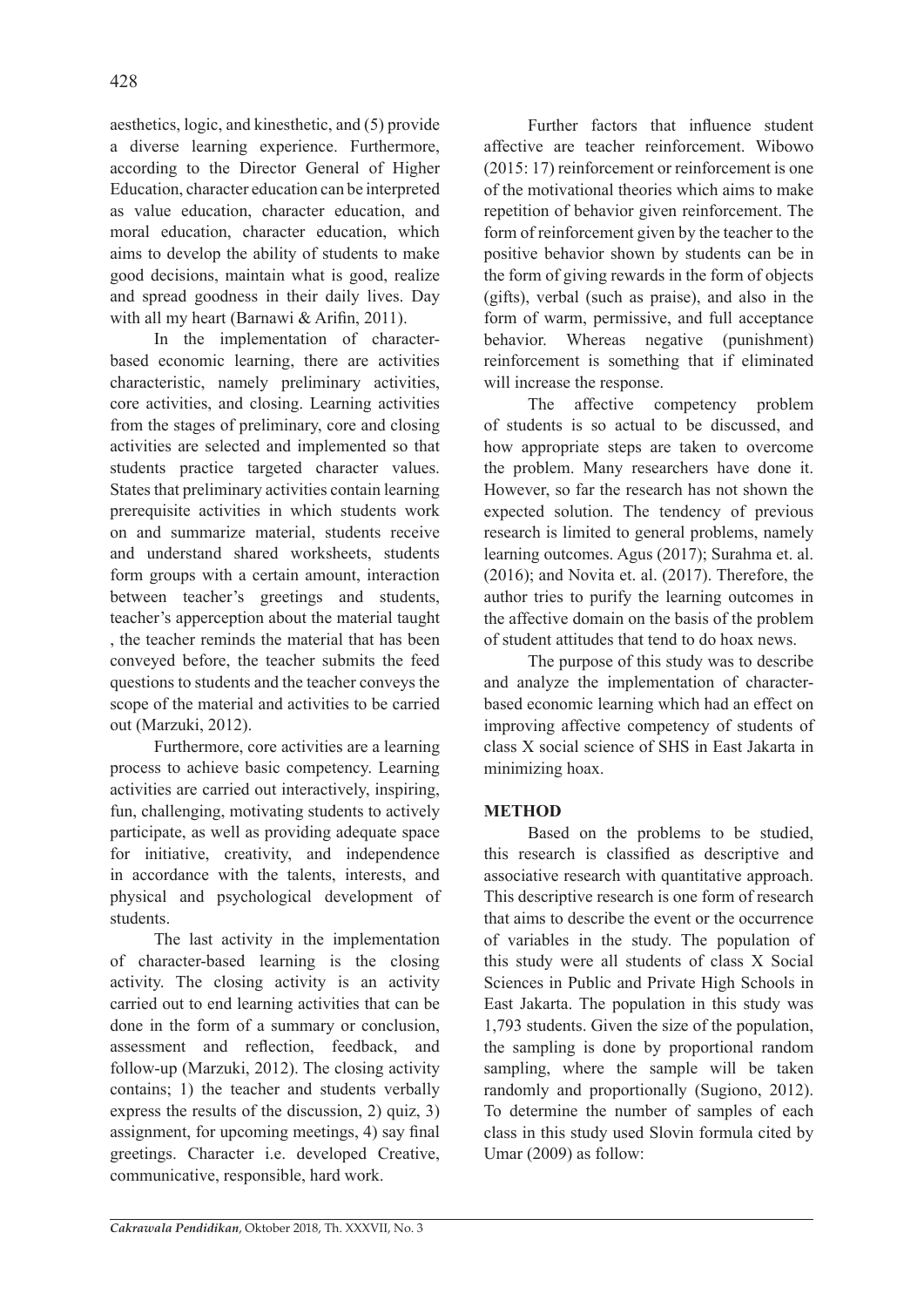By using the formula above, it can be determined the sum of samples as follows:

$$
n = \frac{1793}{1 + 1793(0,01)}
$$

Then get the result  $n = 94.72$  students. Rounded to 95 students. Based on the calculation of the sum of samples above, then the sum of research samples of each section is like Table 1.

Data collection by giving or distributing a list of statements (questionnaires) about the implementation of character-based economic learning and student affective competence to the respondent with the expectation of respondents to respond to the list of statements. The list of statements is prepared using a Likert scale. Each question has five alternative answers, among others; Strongly Agree, Agree, Mediocre Only, Less Agree, and Disagree. While teachers' reinforcement among others; always, frequently, sometimes, rarely, and never.

Prior to using the research instrument, trials should first be done to obtain valid and reliable statement items, then tested the validity and reliability test. Test the validity of the statement using the *Correlation Product Moment* (*Pearson*). As for the reliability test by using *Cronbach Alpha*. The test validity and reliability test carried out minimal to 30 respondents. For n = 30,  $\alpha$  = 0.05. then,  $r_{table}$  = 0.361 with criteria: if  $r_{\text{count}}$  > r<sub>tab</sub> : the instrument is said to be valid and reliable

if  $r_{\text{count}} < r_{\text{tab}}$ : the instrument is said to be invalid and not reliable.

Data analysis techniques used descriptive analysis and and multiple regression

Questionnaires that have been collected and then scored manually to produce accuracy. Furthermore, in the inferential analysis, first tested the classical assumption or prerequisite test such as normality test, homogeneity test. After the prerequisite test is completed, then the hypothesis test is continued. The analysis used is by multiple regression.

# **FINDINGS AND DISCUSSION Finding**

#### **Distribution of Student's Affective Competence**

The results of statistical calculations, the student's affective competence with indicators the response and competence to build relationships with one self can be said that students' affective competency on the response indicator and competence in building relationships with themselves is in a good category. This means that SHS students in East Jakarta have good selfconfidence, responsibility,and honesty.

Then the response indicator and competency to build relationships with others that students have the answers and competencies to build relationships with other people, namely a sense of caring, respect for others is said to be good. Whereas on the response indicator and competence to build relationships with the environment, means that the response and

| No.            | <b>School</b>              | Population | Sample               |
|----------------|----------------------------|------------|----------------------|
| 1              | <b>SHSS 58</b>             | 174        | $(174:1793)x95=9$    |
| $\overline{c}$ | <b>SHSS 105</b>            | 144        | $(144:1793)x95=8$    |
| 3              | <b>SHSS 51</b>             | 182        | $(182:1793)x95 = 10$ |
| 4              | <b>SHSS 62</b>             | 180        | $(180:1793)x95=10$   |
| 5              | <b>SHSS 104</b>            | 178        | $(178:1793)x95 = 9$  |
| 6              | <b>SHSS 93</b>             | 142        | $(142:1793)x95 = 8$  |
| 7              | <b>SHSS 39</b>             | 190        | $(190:1793)x95 = 10$ |
| 8              | SHSS <sub>48</sub>         | 187        | $(187:1793)x95 = 10$ |
| 9              | SHSP Pangudi Rahayu        | 58         | $(58:1793)x95=3$     |
| 10             | SHSP Wijaya Kusuma         | 64         | $(64:1793)x95 = 3$   |
| 11             | SHSP Teladan 1             | 62         | $(62:1793)x95 = 3$   |
| 12             | SHSP Trampil 2             | 70         | $(70:1793)x95=4$     |
| 13             | SHSP Global Islamic School | 96         | $(96:1793)x95=5$     |
| 14             | SHSP Adi Luhur             | 66         | $(66:1793)x95 = 3$   |
|                | Total                      | 1.793      | 95                   |

**Table 1. Sum of Samples each School**

Character-Based Economic Learning Implementation and Teacher's Reinforcement on Student'sAffective Competence ...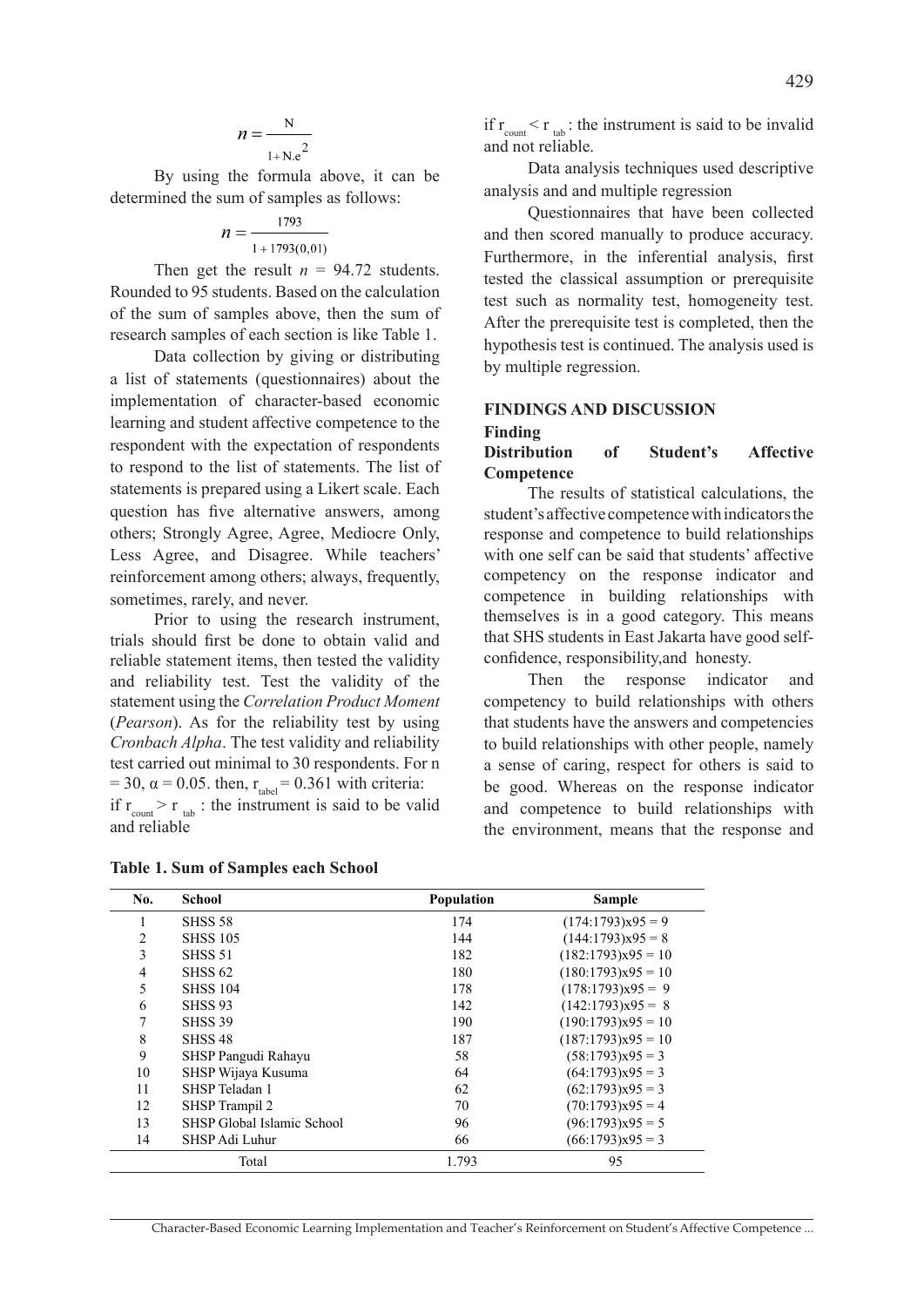competency to build relationships with the environment that is owned by students in this case students in adapting to the environment, obeying the rules / norms can be said to be good. Then in the response and competency indicators to build relationships with God, this means that on average students have faith and devotion to God Almighty in good categories. Affective competence of SHS students in East Jakarta is categorized as good.

Frequency Distribution of the Implementation of Character-Based Economic Learning

Based on the results of data processing, it is known that the variable implementation of character-based economic learning with the indicator preliminary activities based character can be interpreted that in the implementation of preliminary activities by teachers against students categorized as quite good. Furthermore, on the character-based core activity indicators, that SHS teachers in East Jakarta City are able to apply core character-based activities well. Then in the closing activity indicator based on character that the teacher has implemented the core character-based activities well.

The implementation of character-based economic learning can be the implementation of character-based economic learning carried out by the teacher can be said to be good.

#### **Distribution of Teacher's Reinforcement**

The results of statistical calculations, the teacher's reinforcement with indicators positive reinforcement can be meaning that the reinforcement of the teacher in the indicator is categorized as still mediocre or it can be said that the teacher still does not provide enough positive reinforcement such as giving a gift, praise for appreciation to students.

|  |  |  | Table 1. Frequency Distribution of Student's Affective Competence in Minimizing Hoax |  |
|--|--|--|--------------------------------------------------------------------------------------|--|
|  |  |  |                                                                                      |  |

| No. | Indicator                                                                           |    | Strongly<br>Agree |    | Agree |    | Mediocre<br>Only |                | Less Agree |              | Disagree | Average | <b>LRA</b> | Answer   |
|-----|-------------------------------------------------------------------------------------|----|-------------------|----|-------|----|------------------|----------------|------------|--------------|----------|---------|------------|----------|
|     |                                                                                     | Fi | $\frac{0}{0}$     | Fi | $\%$  | Fi | $\%$             | Fi             | $\%$       | Fi           | $\%$     | (mean)  | $(\%)$     | Category |
| 1   | Responses and<br>competencies build<br>relationships with<br>yourself               | 19 | 20.00             | 38 | 40.00 | 34 | 35.79            | 4              | 4.21       | $\theta$     | 0.00     | 3.76    | 75.16      | Good     |
| 2   | Repons and competencies<br>to build relationships<br>with others                    | 29 | 30.53             | 48 | 50.53 | 16 | 16.84            | 2              | 2.11       | $\theta$     | 0.00     | 3.99    | 79.79      | Good     |
| 3   | The response and<br>the potential to build<br>relationships with the<br>environment | 33 | 34.74             | 31 | 32.63 | 26 | 27.37            | $\overline{4}$ | 4.21       | 1            | 1.05     | 3.96    | 79.16      | Good     |
| 4   | Responses and<br>competencies build<br>relationships with God<br>Almighty           | 38 | 40.00             | 42 | 44.21 | 14 | 14.74            | 1              | 1.05       | $\mathbf{0}$ | 0.00     | 4.23    | 84.63      | Good     |
|     | Variable Rate                                                                       | 29 | 30.53             | 40 | 42.11 | 23 | 24.21            | $\mathcal{E}$  | 3.16       | $\theta$     | 0.00     | 4.00    | 80.00      | Good     |

|  | Table 2. Frequency Distribution of The Implementation of Character-Based Economic Learning |  |
|--|--------------------------------------------------------------------------------------------|--|
|  |                                                                                            |  |

| No. | Indicator                                 |    | Strongly<br>Agree |    | Agree |    | Mediocre<br>Only |    | Less Agree |    | Disagree | Average | <b>LRA</b> | Answer   |
|-----|-------------------------------------------|----|-------------------|----|-------|----|------------------|----|------------|----|----------|---------|------------|----------|
|     |                                           | Fi | %                 | Fi | $\%$  | Fi | $\frac{0}{0}$    | Fi | %          | Fi | $\%$     | (mean)  | $(\%)$     | Category |
|     | Preliminary activities<br>based character | 28 | 29.47             | 41 | 43.16 | 22 | 23.16            | 3  | 3.16       |    | 1.05     | 3.97    | 79.37      | Good     |
|     | Preliminary activities<br>based character | 22 | 23.16             | 48 | 50.53 | 21 | 22.11            | 3  | 3.16       |    | 1.05     | 3.89    | 77.71      | Good     |
|     | Closing activities based<br>character     | 26 | 27.37             | 44 | 46.32 | 21 | 22.11            | 3  | 3.16       |    | 1.05     | 3.96    | 79.16      | Good     |
|     | Variable Rate                             | 25 | 26.32             | 44 | 46.32 | 22 | 23.16            |    | 3.16       |    | 1.05     | 3.94    | 78.74      | Good     |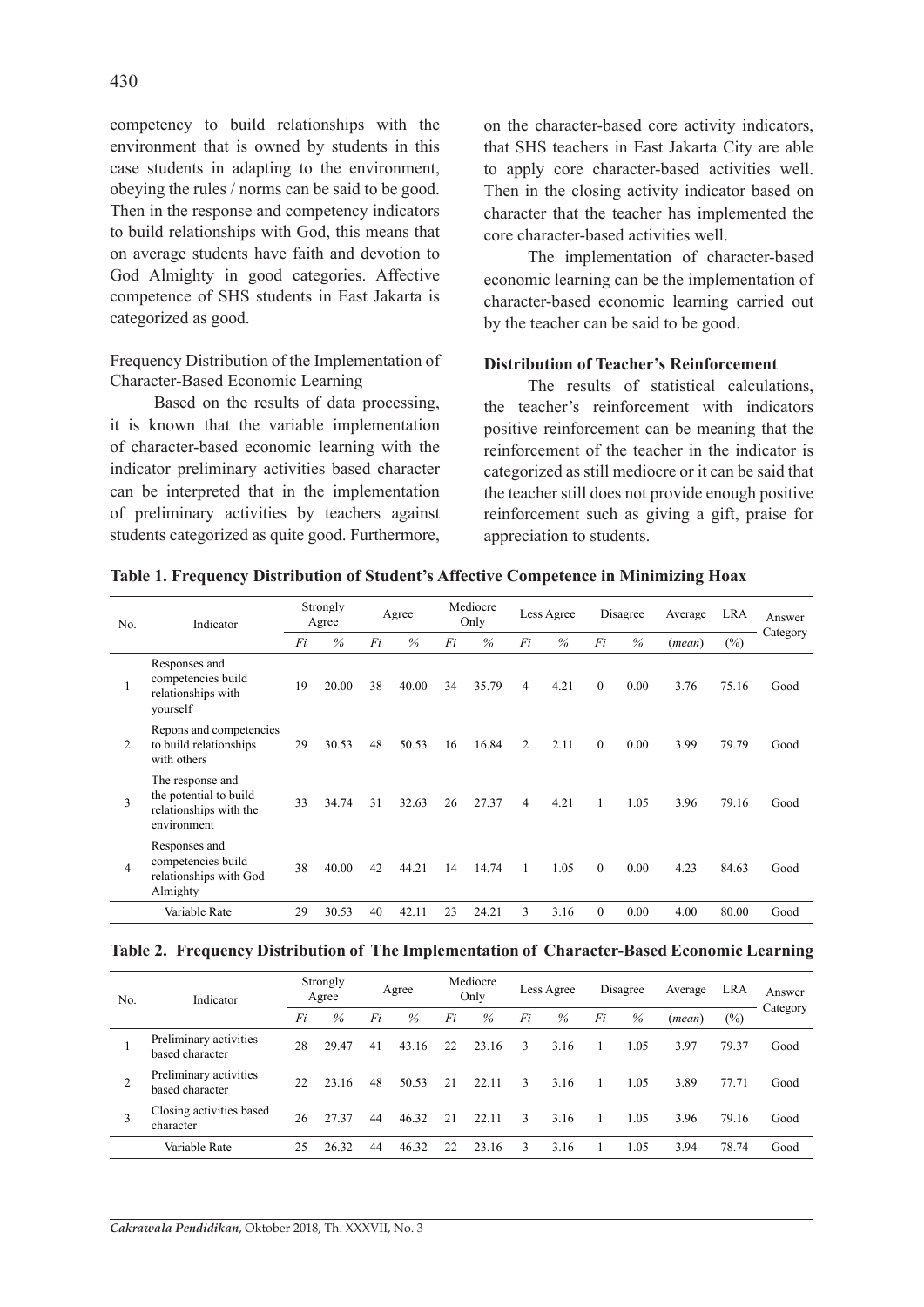While the reinforcement of the teacher on the indicator of negative reinforcement, the teacher still does not provide negative reinforcement such as giving punishment or punishment or sanction to students who make problems in teaching and learning activities. Still mediocre. It should be improved. That the SHS teacher reinforcement in the city of East Jakarta is in the Moderate category.

Multiple linear regression analysis is used to determine how the influence of independent variables on the dependent variable is the implementation of character-based economic learning  $(X_1)$  and teachers' reinforcement  $(X_2)$  on student affective competence (Y). The following can be seen the estimated value of multiple linear regression:

Based on the table above can be written the multiple linear regression equation obtained as follows:

$$
Y_i = a + b_1 X_1 + b_2 X_2 + e_i
$$
  
\n
$$
v_i = 21,074 + 0,511 X_1 + 0,078 X_2
$$
 (1)

The equation above can be seen that the constant is 21,074. This means that if the implementation of economic learning is character-based, and the teacher's reinforcement is fixed, the student's affective competency value is 21,074 units. Then the regression estimation value of the implementation variable of

character-based economic learning  $(X_1)$  is 0.511 units, this means that if the implementation of character-based economic learning is increased by 1, then the affective competence of students (Y) will increase by 0.511 units. This means that the increasing implementation of character-based economic learning will also increase students' affective competencies. Partial contribution to the implementation of character-based economic learning  $(X_1)$  on student affective competence (Y) is 0.603 assuming other variables remain.

Furthermore, on the variable teachers' reinforcement  $(X_2)$  the estimated regression value is 0.078. Can be interpreted if the teachers reinforcement  $(X_2)$  is increased by 1 unit, then the affective competence of students (Y) will increase by 0.078 units. Partial contribution of teacher's reinforcement  $(X_2)$  to student affective competence (Y) is 0.141 assuming other variables remain.

While the determinant coefficient  $(R^2)$ obtained  $(0.659)$ <sup>2</sup> is 0.435. This shows that the implementation of character-based economic learning and the teacher's reinforcement together contribute to the student's Affective competence by 43.5%, while the remaining 56.5% is contributed by other factors not identified in this study. In addition, the level of influence on the implementation of character-based economic learning factors, and the reinforcement of teachers on student affective competence is 65.9%.

**Table 3. Frequency Distribution of Teacher's Reinforcement**

| No. | Indicator                        |    | Always |    | Frequently |    | Sometimes |    | Rarely |    | Never | Average | <b>LRA</b>        | Answer   |
|-----|----------------------------------|----|--------|----|------------|----|-----------|----|--------|----|-------|---------|-------------------|----------|
|     |                                  | Fi | $\%$   | Fi | $\%$       | Fi | %         | Fi | $\%$   | Fi | %     | (mean)  | $\left(\%\right)$ | Category |
|     | Giving positive<br>reinforcement | 18 | 18.95  | 27 | 28.42      | 27 | 28.42     | 14 | 14.74  | 9  | 9.47  | 3.33    | 66.53             | Medicore |
|     | Giving negative<br>reinforcement | 10 | 10.53  | 24 | 25.26      | 21 | 22.11     | 19 | 20.00  | 21 | 22.11 | 3.04    | 60.82             | Medicore |
|     | Variable Rate                    | 14 | 26.32  | 26 | 27.37      | 24 | 25.26     | 16 | 16.84  | 15 | 15.79 | 2.93    | 61.68             | Medicore |

|  |  |  | <b>Table 4. Multiple Linear Regression Estimates</b> |  |
|--|--|--|------------------------------------------------------|--|
|--|--|--|------------------------------------------------------|--|

| Model |            |                                          | Unstandardized Coefficients | Standardized<br>Coefficients | Partial |       | Sig.  | Information    |
|-------|------------|------------------------------------------|-----------------------------|------------------------------|---------|-------|-------|----------------|
|       |            | B                                        | Std Error                   | Beta                         |         |       |       |                |
|       | (Constant) | 21.074                                   | 3.218                       |                              |         | 6.549 | 0.000 |                |
|       | Х          | 0.511                                    | 0.070                       | 0.609                        | 0.603   | 7.258 | 0.000 | $H_0$ rejected |
|       | X,         | 0.078                                    | 0.057                       | 0.115                        | 0.141   | 1.365 | 0.175 | $H_0$ accepted |
| a.    |            | Dependent Variable: Y, $R^2 = (0.659)^2$ |                             |                              |         |       |       |                |

Character-Based Economic Learning Implementation and Teacher's Reinforcement on Student'sAffective Competence ...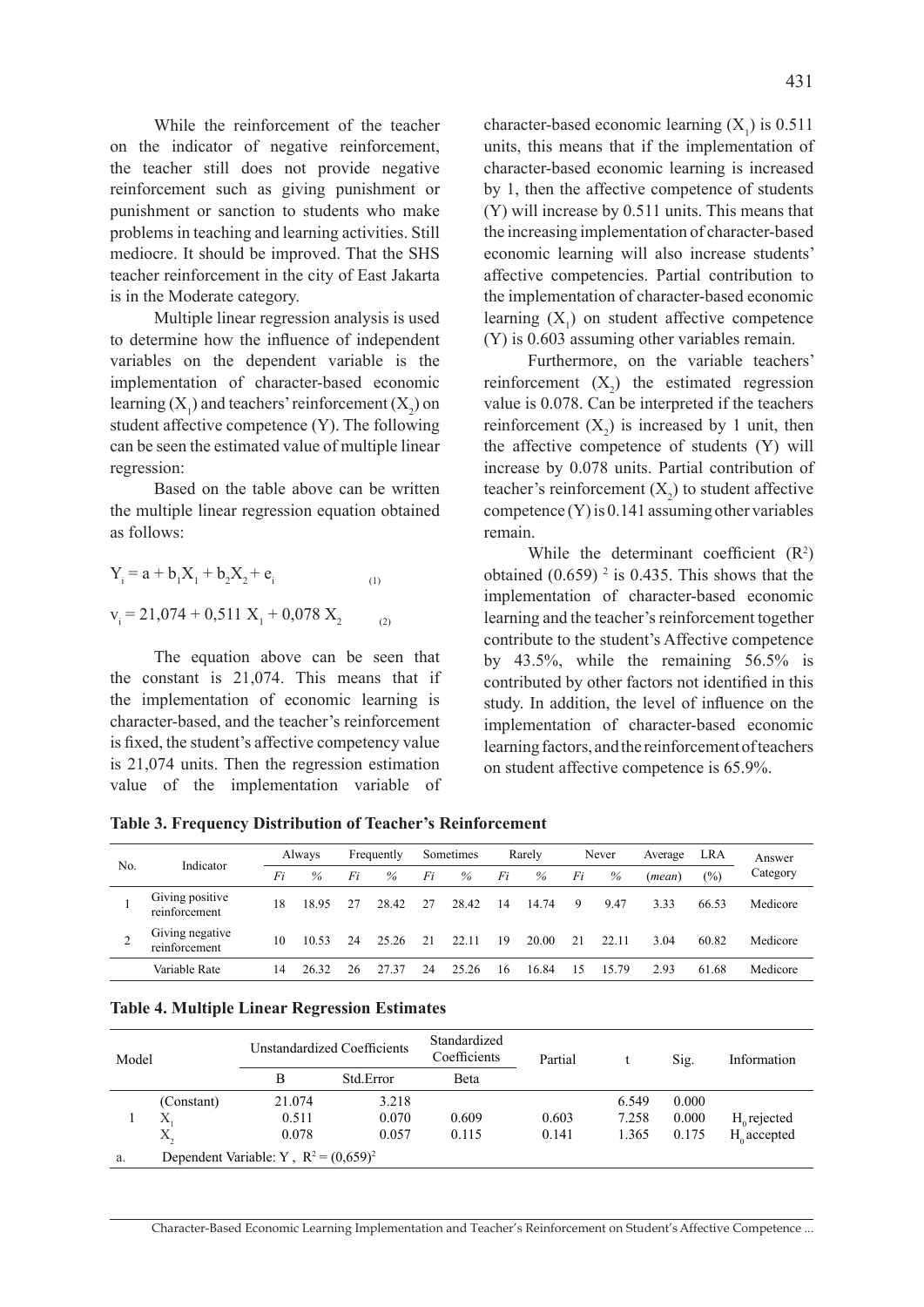The first hypothesis can be seen that t count value for the implementation variable of character-based economic learning  $(X_1)$ is 7.258 while the  $t_{lab}$  is 1.986. Because  $t_{count}$  $t_{\text{tab}}$ , the alternative hypothesis  $(H_a)$  is accepted and the null hypothesis  $(H_0)$  is rejected. This means that there is a significant influence on the implementation of character-based economic learning on students' affective competencies. So it can be concluded that partially the implementation of character-based economic learning has a positive and significant effect on students' affective competencies.

Furthermore, for the second hypothesis, it is known that the  $t_{\text{count}}$  value for the teachers' reinforcement variable is 1.365 while the  $t_{\text{tab}}$  is 1.986. This means  $t_{\text{count}} > t_{\text{tab}}$  then the alternative hypothesis  $(H_a)$  is rejected and the null hypothesis  $(H_0)$  is accepted. This means that there is no significant influence of teachers' reinforcement on students' affective competencies. So it can be concluded that partially the teachers' reinforcement has a positive but not significant effect on students' affective competencies.

Obtained F  $_{\text{count}}$  > F  $_{\text{tab}}$  which is 35,361>  $3,095$  with significant level  $0,00 < 0,05$ . This means that the null hypothesis  $(H_0)$  is rejected and the alternative hypothesis  $(H_a)$  is accepted. This means that together there is a significant influence on the implementation of character-based economic learning, and the teachers' reinforcement on students' affective competencies.

#### **Discussion**

The Effect Implementation of Character Based Economic Learning on the Affective Competence of Class X Social Science SHS Students in East Jakarta City

Based on the results of hypothesis testing it can be seen that the implementation of character-based economic learning has a positive and significant effect on students' affective competencies. It can be interpreted that if the teacher in the school implements or implements consistent character-based economic learning activities, it will have a tremendous impact on improving students' affective competencies. In broad terms according to the topic of this research, that students will reduce unethical behavior, reduce behavior that violates norms such as; the habit of saying inappropriate words, hate speech, posting hoax news on social media, and so on. Conversely, if the implementation of characterbased economic learning is lacking or not even well implemented, carelessly, then the affective / student attitudes experience decadence, learning outcomes in the affective domain will worsen.

The results of this research support previous research by (Katilmis, et al. 2011; Chau-kiu Cheung & Tak-yan Lee, 2010; and Pipin, Umi, 2016) which states that character education influences knowledge, skills, and behavior in a positive direction toward students' scientific value.

The Effect of Teacher's Reinforcement on the Affective Competence of Class X Social Science SHS Students in East Jakarta City

Based on the results of hypothesis testing it can be seen that the reinforcement of the teacher does not have a significant influence on the affective competence of the students of class X Social Science SHS in East Jakarta. However, the direction is positive. This means that the teacher's reinforcement is not enough to give meaning or change in improving the affective competence of X Social Science SHS students in East Jakarta. Based on the results of the descriptive analysis, the level of achievement of respondents for teacher reinforcement variables was only 61.68%. While the level of achievement of respondents for student affective competence variables is 80.00%. This means that even though the teacher's reinforcement is still lacking by SHS teachers in East Jakarta, it does not cause a decline in affective competence or student attitudes. However, please note that the form of influence shows a positive direction. This can be interpreted that the more often the teacher's reinforcement is carried out, the more likely the student's competence will be even better.

Although the results of this study are not in line with some expert opinions or theories / assumptions / postulates that are still valid today, it is natural. Researchers measured samples in the megapolitan city in this case the city of East Jakarta. Characteristics of students in big cities will not be the same as the characteristics of students in other regions. It is possible that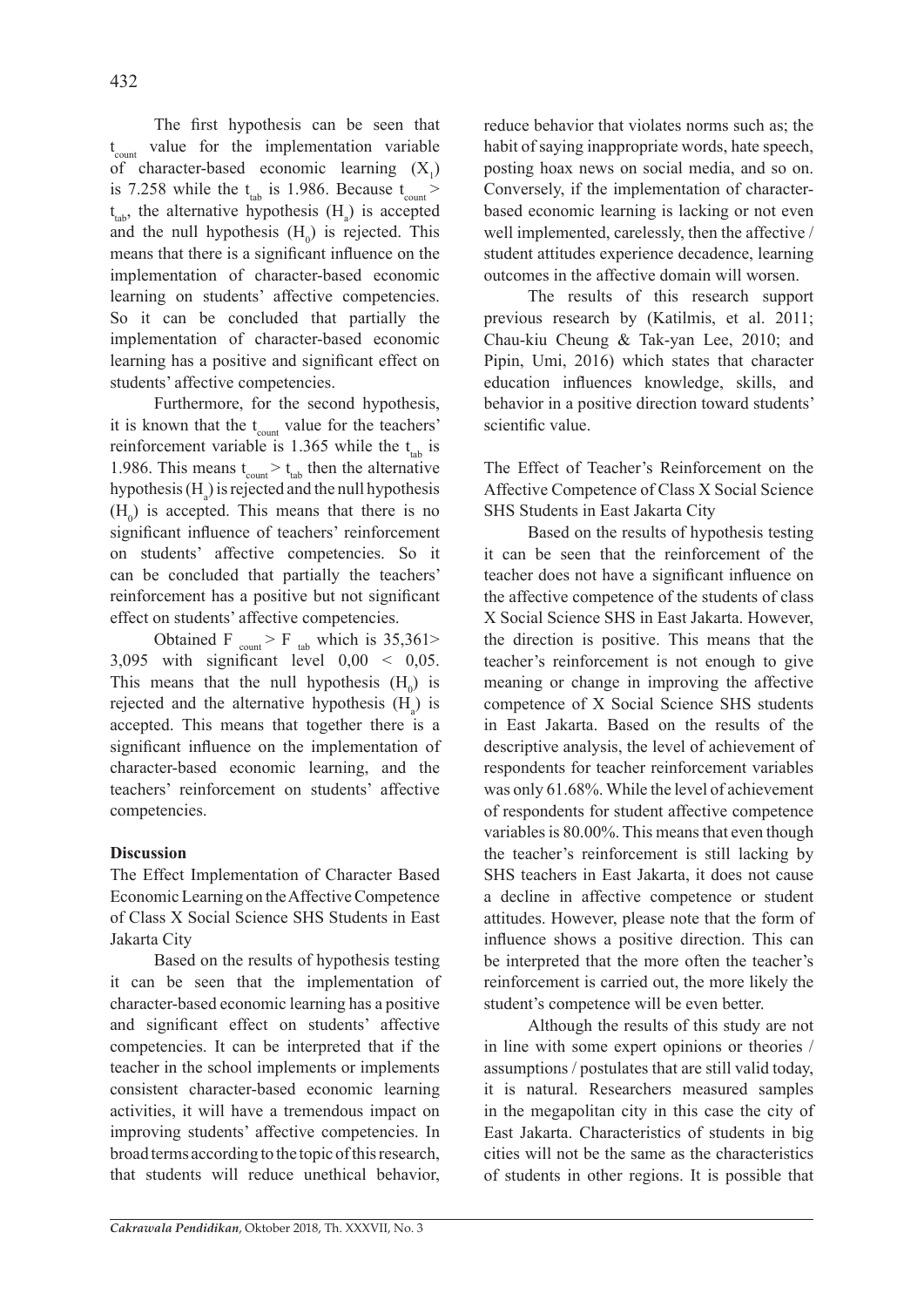students in East Jakarta do not really want the reinforcement of teachers to improve their attitudes, affective competencies. However, they are much more demanding of more dominant factors such as the implementation of characterbased economic learning, learning independence, parental attention, a more conducive learning environment, and others. This is evident, the implementation of character-based economic learning is able to boost the affective competency of SHS students in East Jakarta

The Effect of the Implementation Character Based Economic Learning and Teacher's Reinforcement on the Affective Competence of Class X Social Science SHS Students in East Jakarta City

Based on the results of hypothesis testing it can be seen that the implementation of characterbased economic learning has a significant effect on affective competency of students of class X Social Science SHS in the city of East Jakarta. While the reinforcement of the teacher did not have a significant effect on the affective competence of the students of class X Social Science SHS in the city of East Jakarta.

However, both showed positive influence. This means that the more applied economic learning is based on the character of the reinforcement of the teacher in learning activities, the more affective competence of the students of class X Social Science SHS will be in the city of East Jakarta. Conversely, if characterbased economic learning is not consistent in its application, and the reinforcement of the teacher is never carried out in learning activities, then the affective competence will worsen the students of class X Social Science SHS in East Jakarta.

The results of this research support previous research by (Derlina sabani, Satria, 2015; Ghufron et. al., 2017; Nurvalah et. al., 2016; Wuryandani et. al. 2016; and Pipin & Chotimah, 2016).

The author is aware of the limitations of the results of this study. This is due to the extent to which the author's knowledge, where there are not many or even not yet specifically, that other researchers previously discussed studies related to "minimizing hoax". This is where our novelty is trying to try to find a problem solving about "minimizing hoax" in terms of educational aspects. The author believes that "minimizing hoax" is a part or indicator of learning outcomes in the affective domain. Even though the results of this study are far from what was expected by the readers.

#### **CONCLUSION**

Based on the research that the author did, it can be concluded:

- 1. Partially the implementation of characterbased economic learning has a positive and significant effect on affective competency of students of class X Social Science SHS in East Jakarta. This means that the more consistent the implementation of characterbased economic learning, the better the attitude / moral or affective competence of students. Conversely, if the implementation of character-based economic learning is not carried out consistently, then the attitude / moral or affective competence of students will be worse.
- 2. Partially the teachers' reinforcement does not have a significant effect on the affective competence of the students of class X Social Science SHS in East Jakarta. This means that the high and low teachers' reinforcement does not significantly affect the improvement of students' affective competencies.
- 3. Simultaneously there is a positive and significant influence between the implementation of character-based economic learning and the teachers' reinforcement on affective competencies of class X Social Science SHS students in East Jakarta. This means that the more improved, continuous, consistent the implementation of characterbased economic learning, and the teachers' reinforcement, it is likely to give a better moral change or affective competence.

#### **ACKNOWLEDGEMENTS**

Research and writing of this paper is funded by Kemristek Dikti DIPA: Directorate of Research and Community Service. Therefore, the authors thank the infinite. This is a pride for the author and an opportunity for authors to develop capacity. The authors express their sincere appreciation to all principals, vice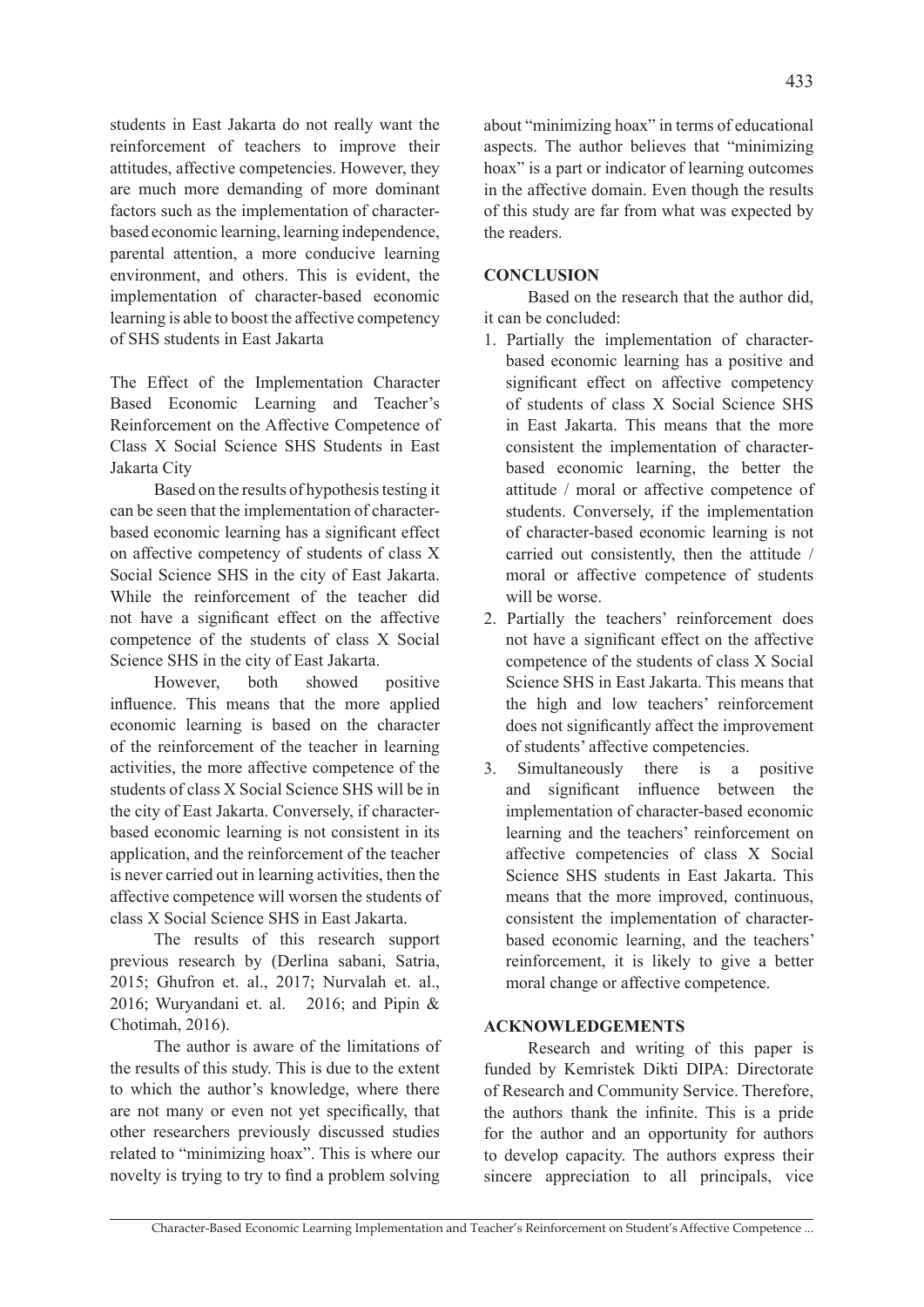principals, teachers and all school staff, and all students who have been pleased and participated until the research is completed.

### **REFERENCES**

- Abdillah, A. (2017). Efektivitas Media Pembelajaran dan Minat Belajar Pengaruhnya Terhadap Hasil Belajar Akuntansi Dengan Motivasi Belajar Sebagai Variabel Intervening Pada Siswa Kelas XI SMK Negeri dan Swasta Di Jakarta Timur. *Jupeko (Jurnal Pendidikan Ekonomi).* 1(2), 11-25. DOI: 10.29100/. v1i2.222.
- Arifin, Z. (2009). *Evaluasi Pembelajaran: Prinsip, Teknik, dan Prosedur.* Bandung: Remaja Rosda Karya.
- Barnawi & Arifin. (2011). *Strategi dan Kebijakan Pembelajaran Pendidikan Karakter*. Jogjakarta: Ar-Ruzz Media Group.
- Chatib, M. (2012). *Orang Tuanya Manusia: Melejitkan Potensi dan Kecerdasan Dengan Menghargai Fitrah Setiap Anak*. Bandung: Kaifa.
- Chau-kiu, Ch. & Lee, Ty. (2010). Improving Social Competence through Character Education. *Evaluation and Program Planning*, 33(3), 255-263, from http://doi. org/10.1016/evalprogplan.2009.08.006.
- Sabani, D. & Mihardi, S. (2015). Improved Characters and Student Learning Outcomes through Development of Character Education Based General Physics Learning Model, *Journal of Education and Practice*, 6(21), 162-170, from www.iiste.org.
- Ghufron, A., Budiningsih, C.A., & Hidayati. (2017). "Pengembangan Pembelajaran Berbasis Nilai-Nilai Budaya Yogyakarta di Sekolah Dasar". *Cakrawala Pendidikan*, 36 (2): 309-319. DOI: http://dx.doi. org/10.21831/cp.v36i2.12449.
- Katilmis, A., Eksi, H., & Ozturk, C. (2011)*.*  Efficiency of Social Studies Integrated Character Education Program. *Educational Sciences: Theory & Practice*, 11( 2), 854- 859.
- Kemdiknas. 2010. Grand Design Pendidikan Karakter Renstra 2010-2014.
- Majid, A. (2008). *Perencanaan Pembelajaran, Mengembangkan Standar Kompetensi Guru*. Jakarta: PT. Rosda Karya.
- Marzuki. (2012). *Pengintegrasian Pendidikan Karakter dalam Pembelajaran di Sekolah*. Yogyakarta: FIS-UNY.
- Mujiyati, N., Warto, & Agung, S. L. (2017). The Strategies To Improve Social Solidarity of Senior High School Students Through History Module Based On Problems. *The Journal of Education and Learning*. 11 (2),130-137. DOI: 10.11591/edulearn. v11i2.5833.
- Mulasari, S.A., Suksesi, T.W., & Sulistyawati. (2016). Teenager Attitude in Globalization Era in Senior High School in Yogyakarta*. Journal of Education and Learning.*  11(4),358-367. DOI: 10.11591/edulearn. v11i4.5820.
- Pipin, E. Chotimah, U. (2016, 29 Oktober) Pengaruh Implementasi Pendidikan Karakter Terhadap Aspek Afektif Siswa. Seminar Nasional *"Pendidikan Ilmu-Ilmu Sosial Membentuk Karakter Bangsa Dalam Rangka Daya Saing Global"* Kerja sama: Fakultas Ilmu Sosial Universitas Negeri Makassar dan Himpunan Sarjana Pendidikan Ilmu-ilmu Sosial Indonesia Grand Clarion Hotel, Makassar.
- Nurvalah, S., Wiharna, O., & Yayat. (2016). Pemberian *Reinforcement* Untuk Meningkatkan Motivasi, Aktivitas, dan Hasil Belajar Siswa SMK Pada Kompetensi Dasar Pemeliharaan/Servis Sistem Kopling dan Komponennya, *Jurnal of Mechanical Engineering Education*,  $3(1)$ .